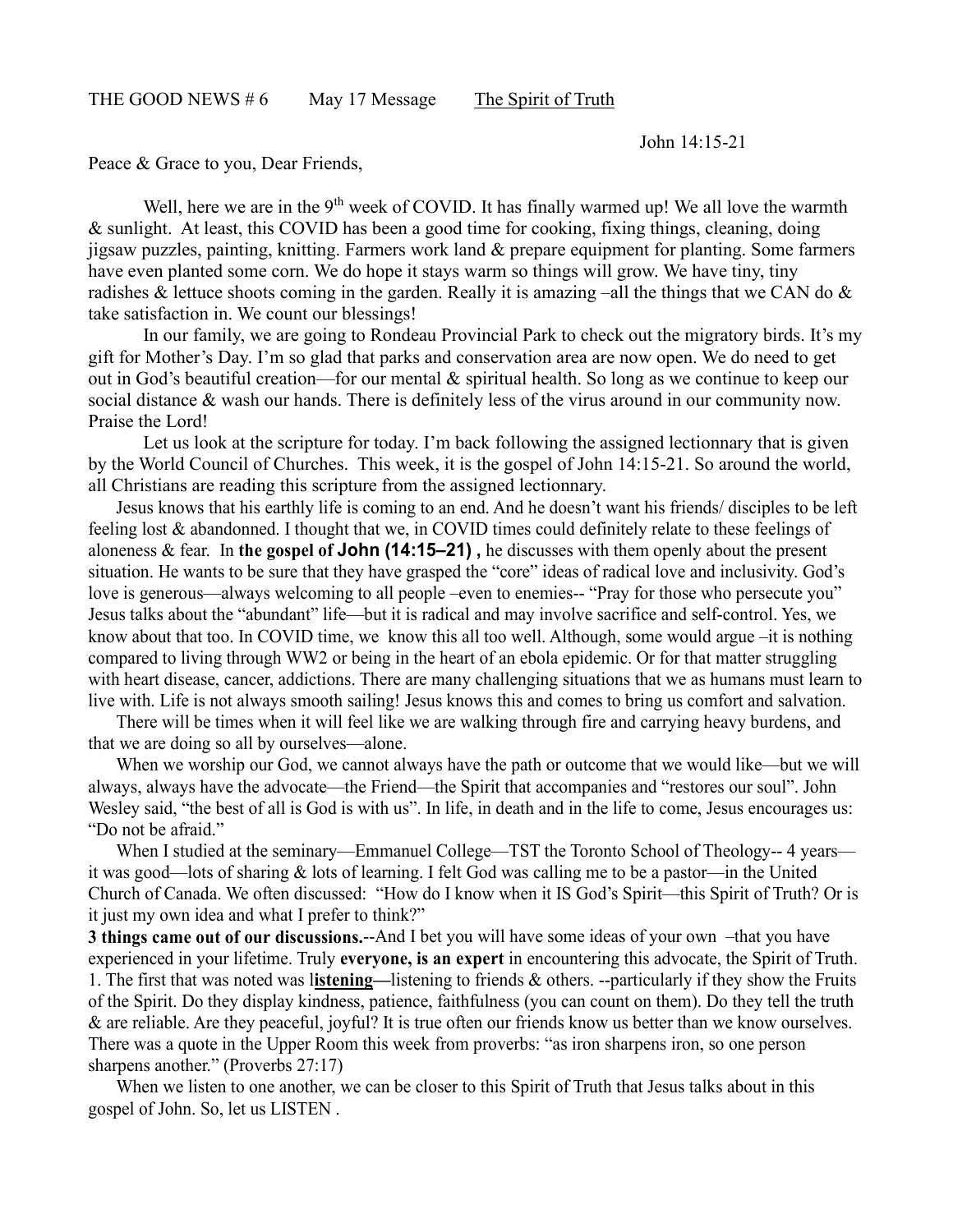2. The second way to encounter this Spirit of Truth is perhaps rather obvious: **scriptures.** "He restores my soul" I find when I walk—or drive if I am frustrated or uncertain, that can becomes my mantra—"He restores my soul". I simply repeat it over & over—he restores my soul. It truly is amazing how God's presence can come & subtly nudge me in the right Way. It is always God's will to be present for us. God is always **with** us. And God is always **for** us."Surely, goodness & mercy shall follow me, all the days of my life" The ancient scriptures have come to the aid of countless generations before us and we pass them on to future generations. I always remember my friend, Gladys. She was much older than I, but was the main soloist in our choir in Alvinston for many years. Later she was in the Senior's home in Petrolia and I would visit. I showed her a photo one day of son Bill & husband Bill. The sunset was in the back ground. We were crossing the open waters (the Gulf Stream) from Miami to the Bahamas in Billy's sailboat. The colours were spectacular –pink, orange, even green You could see on their faces the feeling of awe & wonder. Gladys immediately said, "yes, **the heavens declare the glory of God and the firmament proclaims God's handiwork"**: (PS,. 91)

## That scripture captured it perfectly.

It is good to learn some scriptures by heart—even if it is just a phrase or a line that speaks to you. I have visited older people who can no longer see well enough to read—but they have scriptures in their hearts that can bring God's Spirit alive to them.

So, let us read & recite the SCRIPTURES.

3.The third way to encounter this Spirit of Truth is through **prayer.** I like very much the writings of Tom Harpur. His writings about prayer are particularly insightful. His book entitled: **Prayer: the Hidden Power** is excellent. He dedicates his book to his mother Elizabeth Harpur who lived by prayer her whole life.

I liked the sub-title: -a practical and personal approach to a greater closeness with God. –To have conversations with God. –a relationship with God. The closer we are to this Spirit of Truth, the more wisdom we have. Jesus himself prays that God will be actually in all of us, just as God is in Jesus. In John, he says, "I pray for those who will believe—just as you are in me and I am in you. This unity with the Spirit- will give us peace—calm in our soul.

I enjoy listen to our young people when they pray. Generally, they are so less inhibited that older folk. I remember one day we discussed how to address God. How shall we begin the prayer? Suggestions ranged from: Holy One, Our Father, Dear God, Life-giving God, Ever-faithful . The kids especially liked God of Life & Awesome God.

Our God images are constantly expanding –but we realize that as mere humans—we are limited in our understanding. I like how Brian Wren expresses this in his hymn "Bring Many Names" "—Great living God, never fully known Far beyond our seeing—but closer than our breathing—joyful mystery, our ever-lasting home. Hail & Hosanna, Great living God." (VU 268)

Prayer has been compared to electricity. I have a very inadequate picture in my mind of what electricity is and how it operates. This in no way affects my use and enjoyment of the benefits of it. Prayer, too, is this unseen force in my daily life. – It works – so let's use it!

So—today, God calls us to embrace this Spirit of Truth, known to us through LISTENING, SCRIPTURE and PRAYER. (And probably several other ways too!)

This is God's gift to us. We give thanks & praise to God for this great blessing! AMEN!

PRAYERS for healing, comfort & courage:

All persons on the front lines battling COVID- 19 We pray for ourselves too. Help us to be safe, take precautions & not be in constant fear.

In our faith community: Cheryl Fisher, Dorothy Vogt, Lisa (Downie) Power, Donna Jewett, Larry Saylor Shirley Bolton, Deb Griffith, Luis Pereira. Rev. Ross & Mary Williams in Strathmere Lodge, Strathroy.